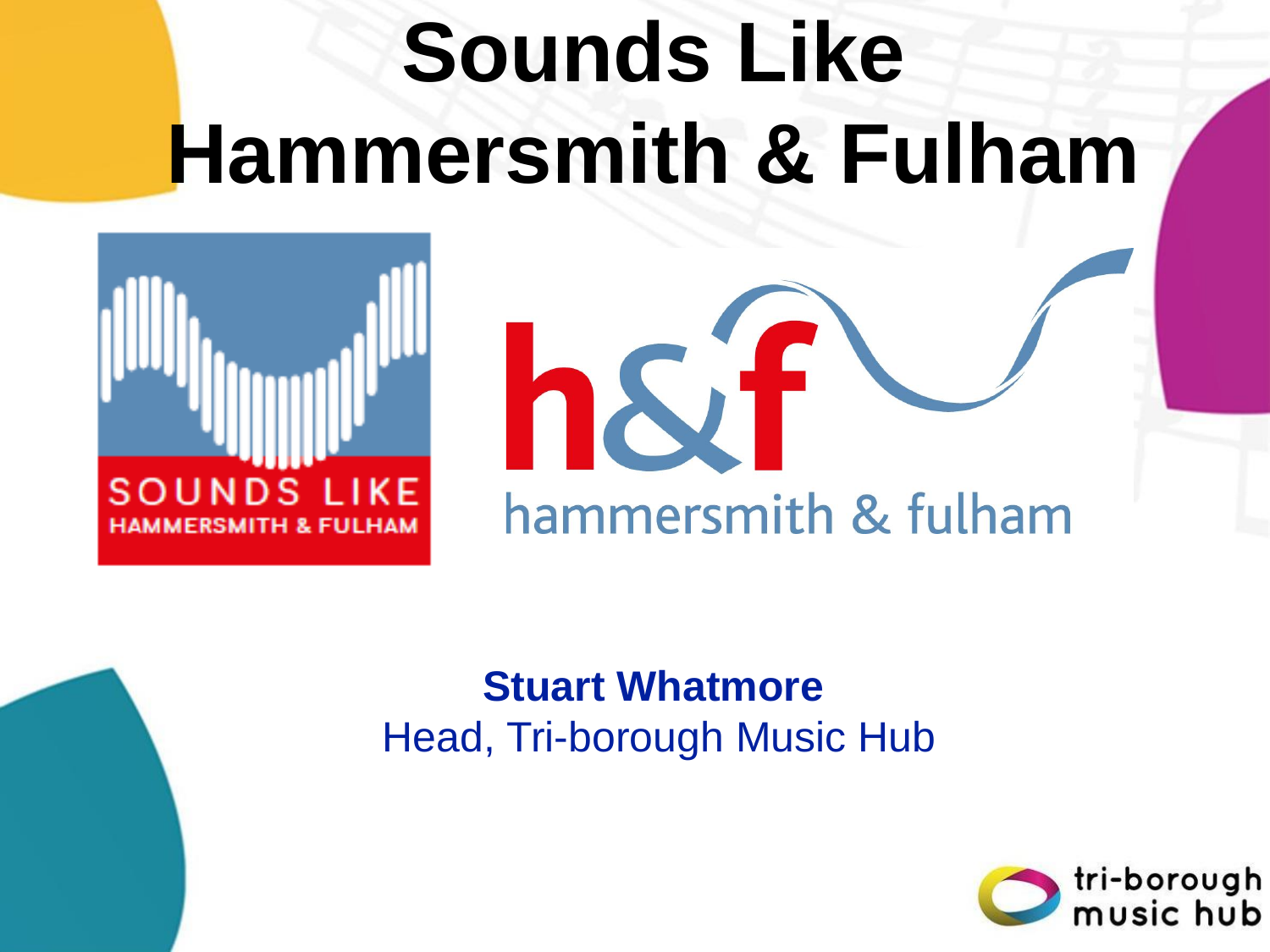## **Headlines**

- Sounds like Hammersmith & Fulham (more info [HERE\)](https://www.lbhf.gov.uk/arts-and-parks/sounds-hammersmith-fulhamhttps:/officesharedservice.sharepoint.com/sites/TriboroughMusicHub/cpd/202122/Autumn%2021%20CPD/SLHF%20(Aut%202021)/SLHF%20Music%20Hub%20(Nov%202021).pptx)
- GLA Cultural Impact Award H&F
- For all 14-19 year old settings
- Our programme is centred on three areas of music:
	- **music production & technology**
	- **hip-hop & rap**
	- **song-writing**
- Young Music Producers Board (more info **[HERE](http://www.lbhf.gov.uk/youngmusicproducers))**
- Resource Packs supporting KS3/4/5 music curriculum
- CPD for school teachers
- Workshops in schools (music and violence reduction)
- Performance events (July 17th and Nov/Dec)
- Partnering with Key 4 Life; The Rhythm Studio, HQI more partners will be added…tri-borouah ub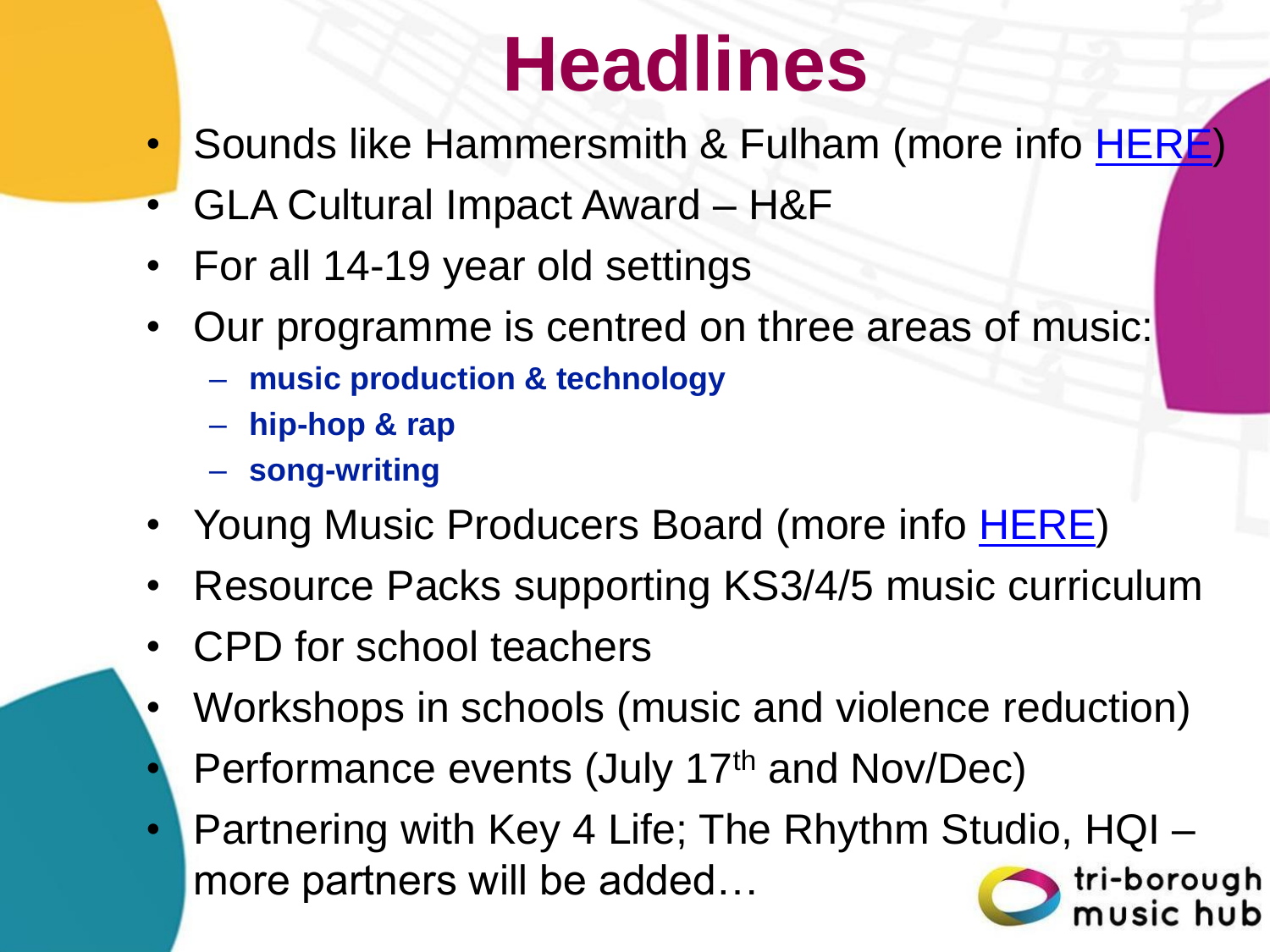### **GLA Cultural Impact Award – H&F**

- The focus for the award is young people, creating the opportunity for **long-term change through social integration** and by countering issues such as knife crime through innovative arts and cultural provision, using music as the medium.
- The programme will be a catalyst for change, providing opportunities to **foster and facilitate collaboration** between music professionals and lay people of all backgrounds and abilities.
- Our model seeks to provide opportunities for **local talent to grow** whilst providing longer term sustainable training and employment roles.

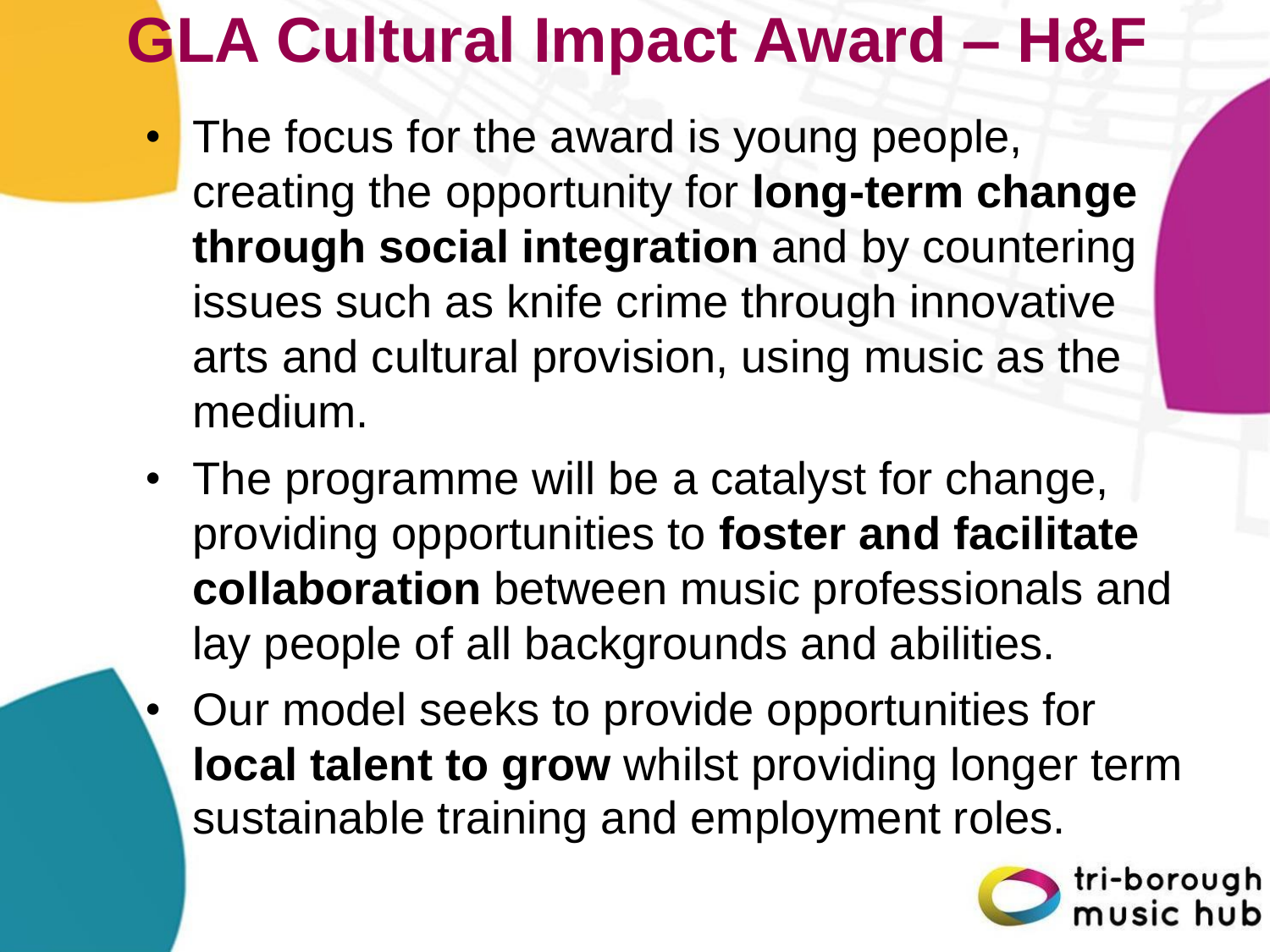### **Time-line**

N - Engage 14-19<br>
N settings<br>
O - Launch School<br>
D - Recruit Young<br>
D - Recruit Young<br>
D - CPD for teachers settings - Launch School Resource Packs - Recruit Young Music Producers **P** Board

N - Start Young Music<br>
N - School-based<br>
workshops for<br>
Dupils with Key 4<br>
Life<br>
Le - Big Gig (17<sup>th</sup> July<br>
at Westfield)<br>
D - CPD for teachers Producers Board - School-based workshops for pupils with Key 4 Life - Big Gig (17th July at Westfield) - CPD for teachers

Mred School-based<br>
Autor Workshops for<br>
Autor Life<br>
Contails TBC) in<br>
Mov/Dec<br>
Autor Container<br>
Container Nov<br>
Container Nov<br>
Container Nov<br>
Container Nov<br>
Container Nov<br>
Container Nov<br>
Container Nov<br>
Container Nov<br>
Contai workshops for pupils with Key 4 **N** Life - Digital event (details TBC) in Nov/Dec

```
tri-borough
music hub
```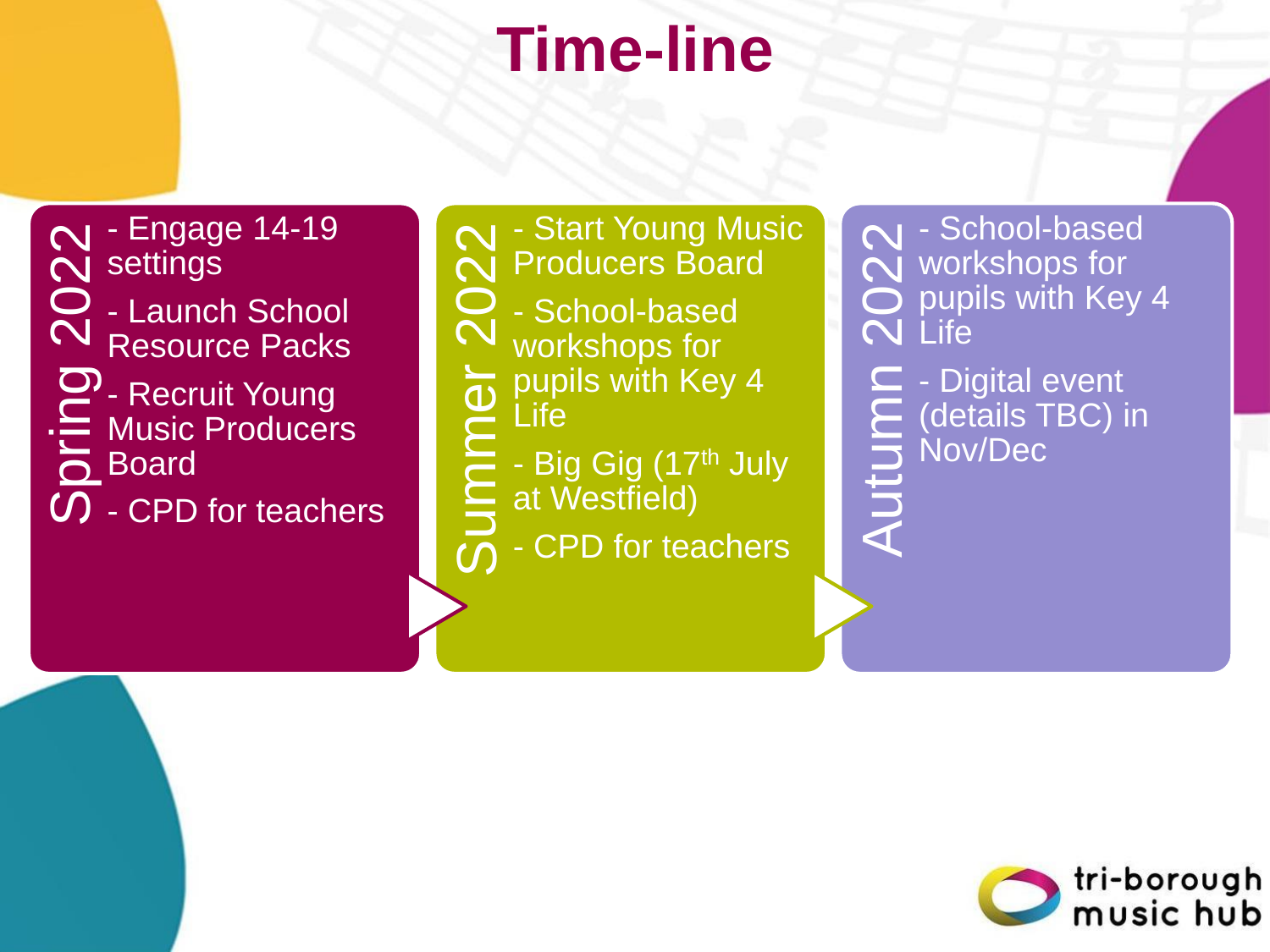### **Working with 14-19 settings**

- Everything is **FREE**, other than staff release
- A named school lead to be **point of contact**
- Attendance at **CPD** (music production and tech; hip-hop & rap; song-writing)
- Free **curriculum resources** at KS3/4/5
- Promoting activity to **young people / students**
- Arranging an **in-school workshop** (anti-knife crime for any phase; music for Yr. 9-13s)
- Engaging in **performance** events